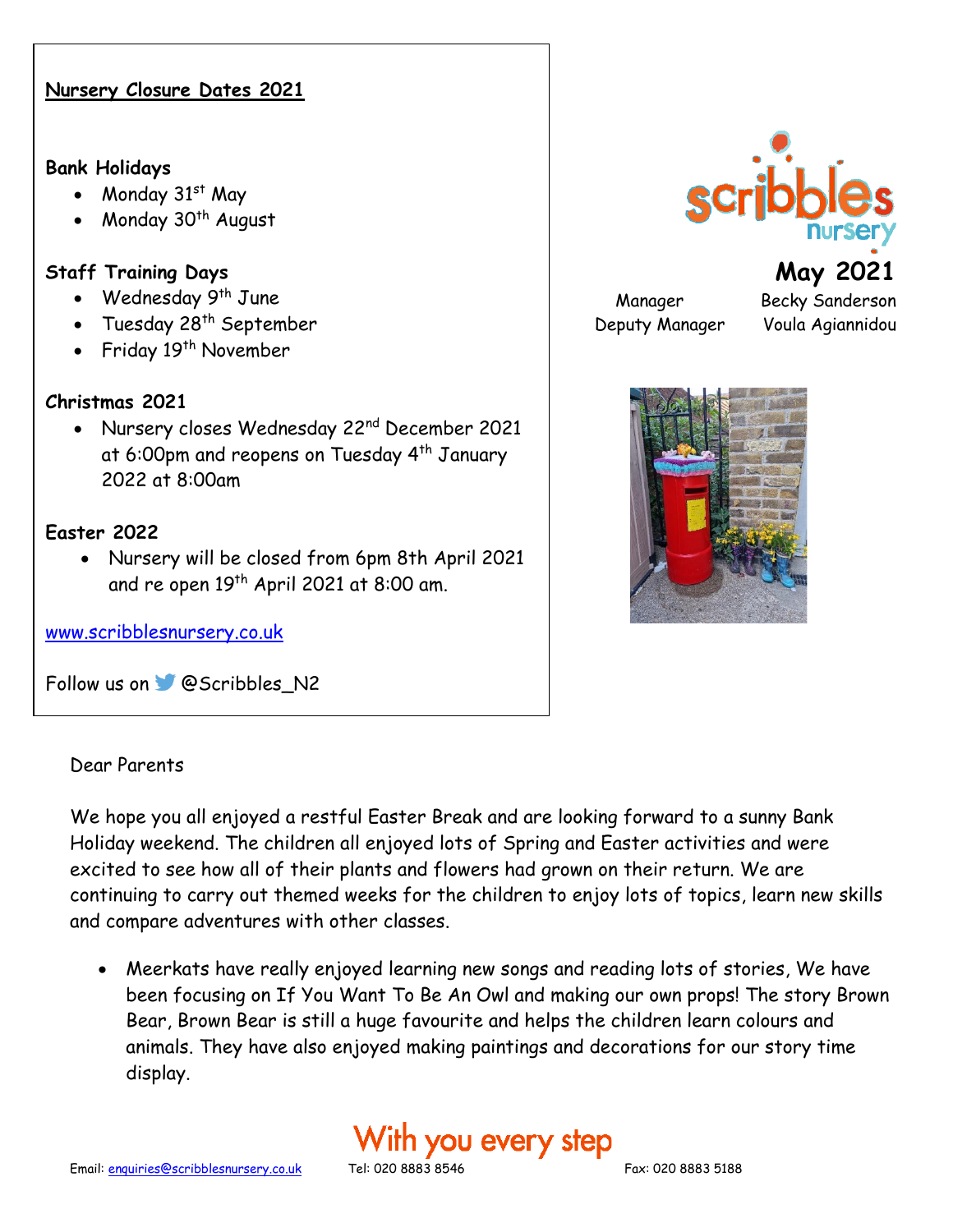- Koalas and Wombats went around the World in just 5 days! Travel restrictions could not hinder the children's curiosity or desire to explore. The children used recyclables to create fashionable outfits and strut their stuff on our Milan runway, practiced their hula skills on our makeshift Hawaiian beach and even completed in an English welly wanging competition. They were able to build on their physical skills, show off their creativity and imagination and learn more about the world and different cultures.
- Themed weeks have been super fun for all Aardvarks children. Their favourite was taking part in Eid Week during which we learnt more about the festival and the significant meaning of the sighting of the new moon. That triggered the children's curiosity and drove them to pose many questions about the shape of the moon and its different phases. We got stuck in creating our own representation of the moon using junk modelling and adding various textures with fabrics, egg cartons and other resources.

# **Staff Training**

A quick reminder that the nursery will be **closed on Wednesday 9th June** for staff training. Staff will be learning about the changes to the EYFS curriculum coming in on 1 Sept 21 and looking at how we will be adapting our policies and procedures to meet the new requirements. We will keep you informed you of these changes before they come into place in September.

# **Staff**

We are pleased to welcome Nneka to Meerkats team. Nneka is doing her Level 3 Childcare apprenticeship with us and has previous experience in Health and Social care.

We are still recruiting for Nursery Nurses and Apprentice's and will keep you informed of any new staff as they join.

Sadly Jo will be leaving Scribbles in June. Jo has been with us for 14years as Koalas Lunch Cover. She has decided to leave to concentrate on her family.

# **My First Poem**

The children in Koalas, Wombats and Aardvarks loved composing their very first poem. They were all excited to discuss about topics such as their favourite food and their best friends whilst working on their literacy and creativity skills. It was a fun way to challenge everyone abilities and the end result rewarded them. We are happy to share that all of our children's work has been published and we couldn't have been more proud.

# ith you every step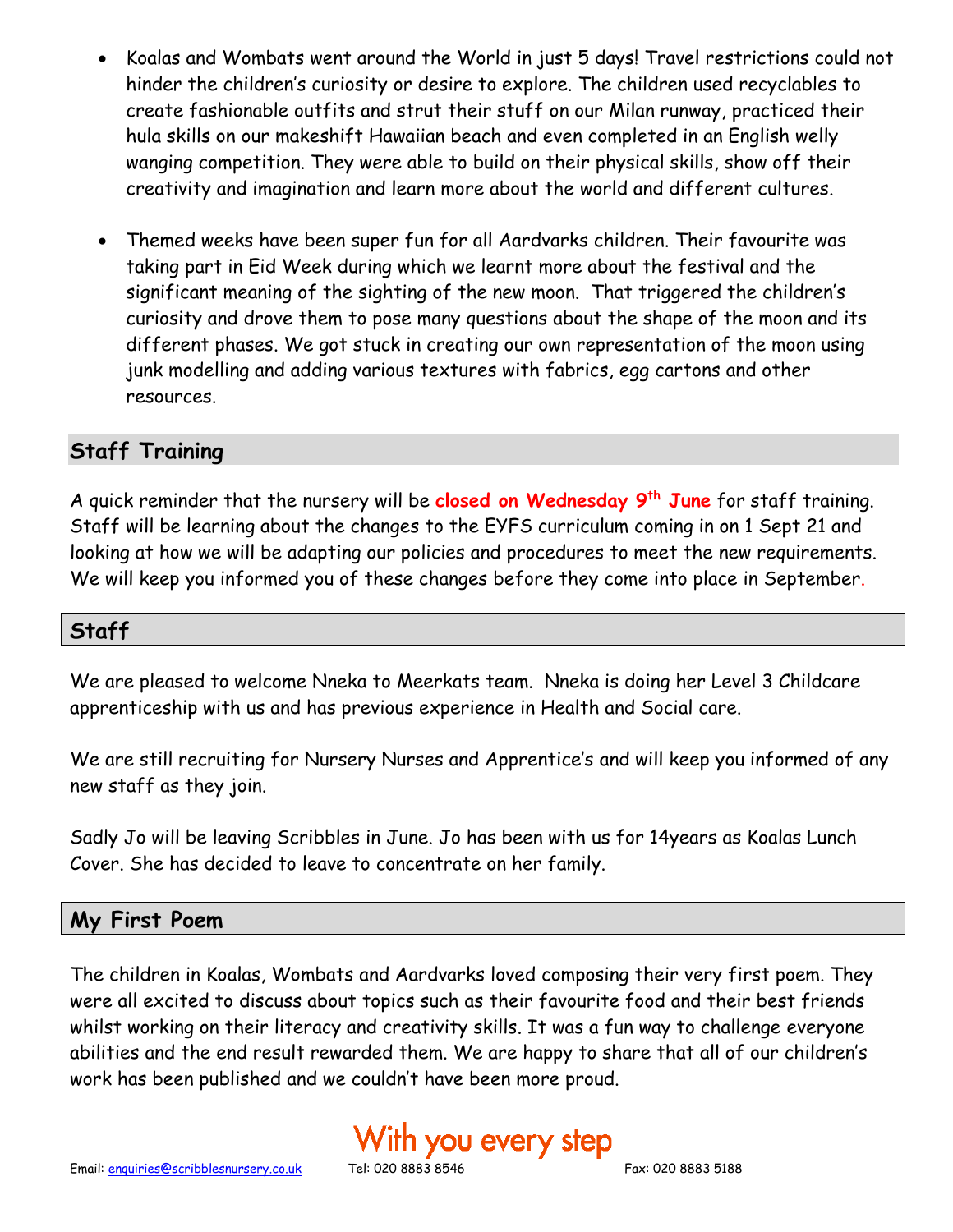# **COVID Safety**

As we start to come out of the COVID restrictions we will be following the government guidance as always and will keep you updated as to when things will change for you regarding being able to come in to the setting etc.

In the interim can we please remind parents to adhere to their allocated drop off and collection times to minimise queuing and to also wear their masks when collecting or dropping off. We would also ask that children that are walking are encouraged to make their own way to their key workers at the door to minimise close contact between adults and maintain a 2m distance at all times. We thank you for your continued cooperation.

Staff will be continuing to wear face masks for drop off and collection and in addition staff can now test twice weekly at home with lateral flow tests.

Can we please remind all parents that if children have any COVID symptoms they need to be booked in for a PCR test and all members of the family MUST isolate and not attend the nursery until a negative result has been confirmed.

# **School Places and School Nursery Drop Offs**

If your child is due to start school in September you should now be in receipt of your place. Please can you let Voula know which school your child will be attending so we can prepare them for the transition. Can we also take this opportunity to remind you that the nursery requires 2 full calendar month's notice of your intention to leave so the last date for a 31 August departure will be 30 June.

During COVID we have been unable to offer wraparound services with Martins and Holy Trinity nurseries due to the government guidance for children to attend as few settings as possible. We are pleased to confirm that with the continuing easing of restrictions we are planning to reinstate this service for Aardvarks children from 1 Sept 21. Please note this will of course be subject to current government guidance at that time.

Please can you email us as soon as possible if you are intending to share care with a local school nursery. If you are in receipt of 15 hrs free entitlement this will be used up by the school nursery however if you are entitled to 30 hrs you will be able to use your remaining 15 hrs at Scribbles. In all shared care options you are able to attend Scribbles when the schools are closed for holidays, INSET days etc. If you would like to discuss your options then we will be happy to meet with you.

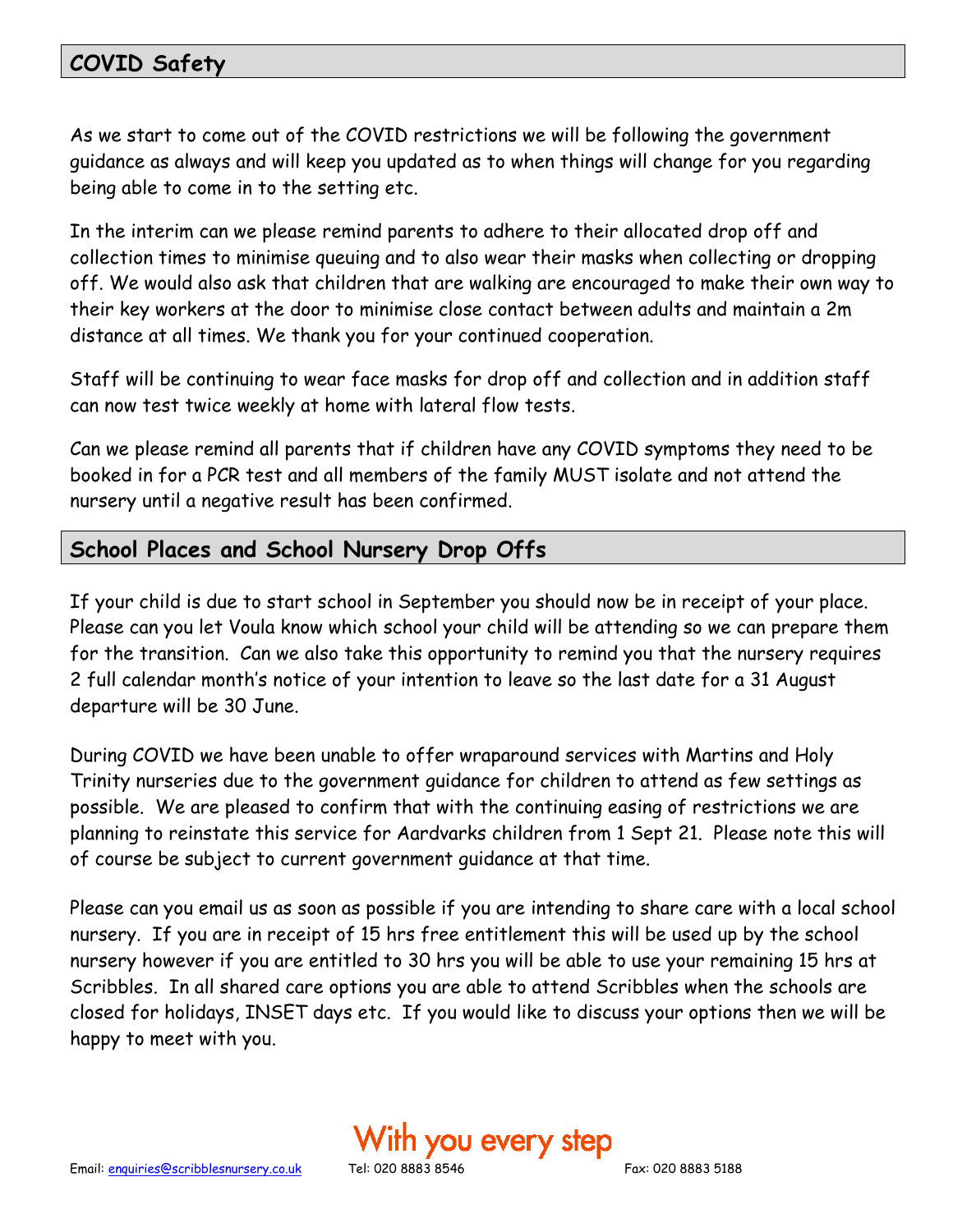#### **Daynurseries.co.uk**

Thank you to everyone who has written a review for us on daynurseries.co.uk. At the moment while we are still unable to show prospective parents around the nursery it continues to be especially important that they hear from you about your experiences at the nursery. If you haven't yet provided a review and would like to then you can do this by following the link [www.daynurseries.co.uk/submitreview](http://www.daynurseries.co.uk/submitreview)*,* requesting a review card from us or scanning the QR code on the entry doors.

# **N2 Mums Speak**

The first couple of events went well. We hope all that attended enjoyed the session. Our next event is Saturday 12th June with spaces available! To be held at Barnwood Community Forest Garden, N2 (on Tarling road). If you'd like to book please contact [N2MumsSpeak@gmail.com](mailto:N2MumsSpeak@gmail.com) or call 0203 857 9492 ext 0237

## **Tapestry Feedback**

As restrictions are starting to ease, the nursery is getting busier and staff are spending more time at the door giving feeding back to parents we have decided to review how we give feedback on Tapestry. We will now give a group feedback on Tapestry which will contain information about what the children have been up to each day and the menu details. Individual feedback will be done on handover regarding sleeping, eating, toileting and anything specific to your child that happened that day. If there is anything detailed to feedback we will of course always phone you during the day. We are keen to get feedback from parents on this new system to see if you feel it meets your needs or if you have any suggestions on how we could improve this for you. Our aim is to continue to give you information about your child's day but reduce the amount of time staff are having to spend on tablets to provide this so they can spend more time interacting with your child. Please send any comments/suggestions to [enquiries@scribblesnursery.co.uk.](mailto:enquiries@scribblesnursery.co.uk)

#### **Home Learning**

We have added some links to home learning on our website and will be adding to this over the coming months. If you are looking for ideas of what you can do with your children at home then please take a look.